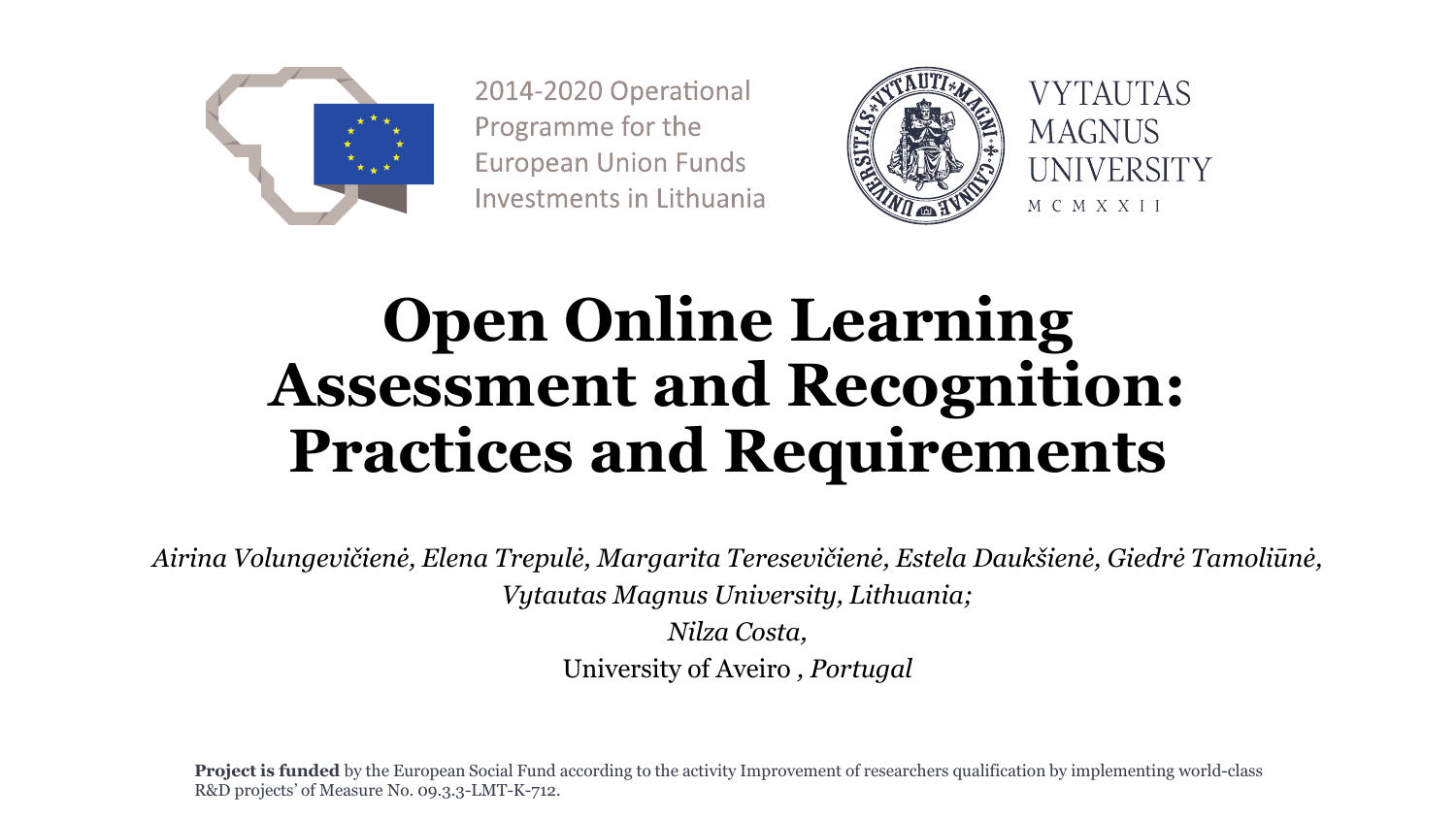

- Learners gain academic knowledge by attending a variety of different open courses that offer state of the art and edgy knowledge that is not offered by their universities.
- Besides, the achievements of these courses are willingly accepted and recognized by the employers. The employers increasingly tend to make no differentiation in recognizing the OOL or other forms of learning.

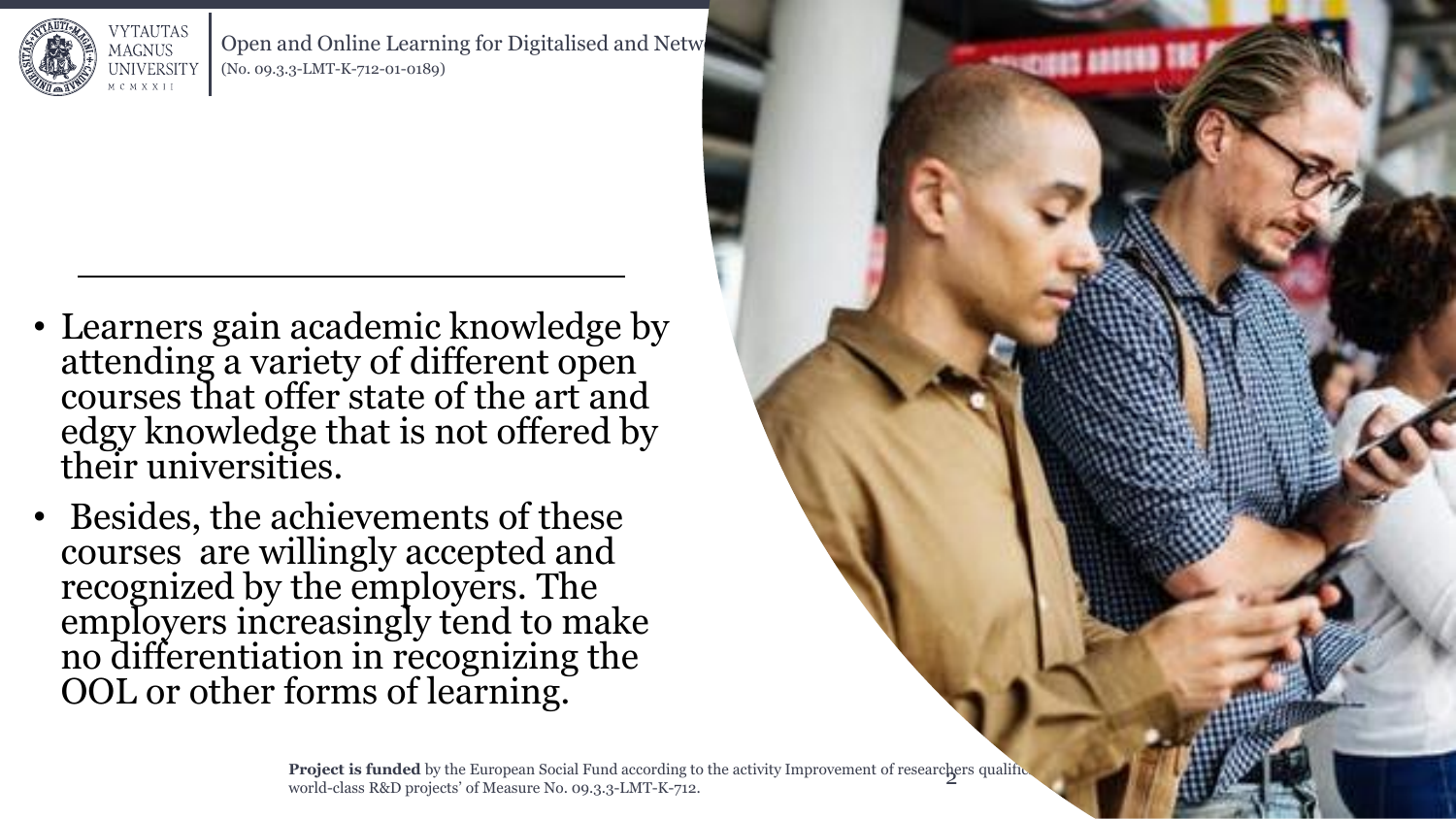



#### **The problem:**

universities lack procedures or trust and face challenges to recognize the knowledge or skills acquired by various forms open learning.

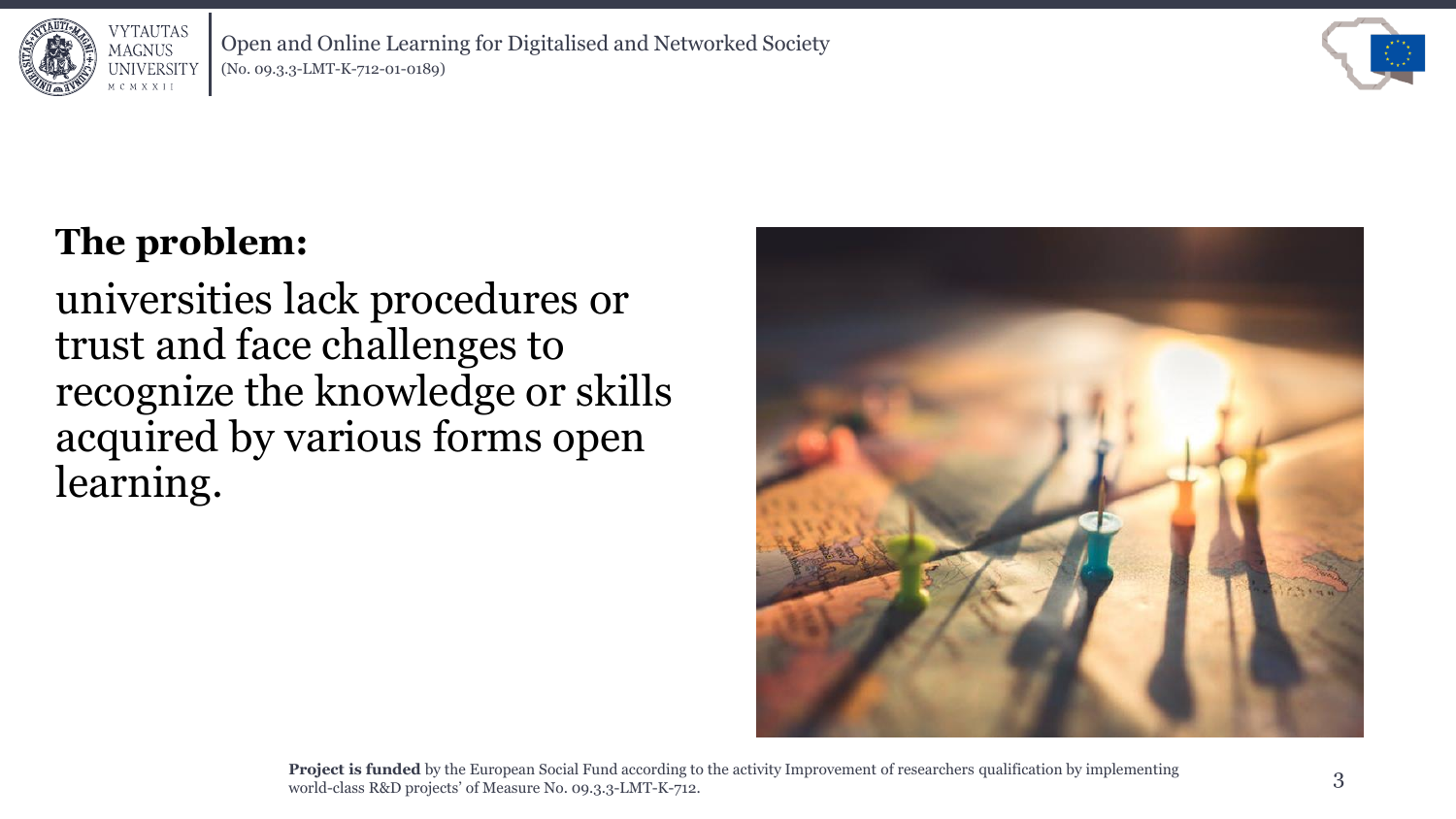

# The aim

- to identify the existing practices and requirements for universities to recognize OOL.



**Project is funded** by the European Social Fund according to the activity Improvement of researchers qualification and the search projects' of Mossuro No. 00.2.2 LMT K 712. world-class R&D projects' of Measure No. 09.3.3-LMT-K-712.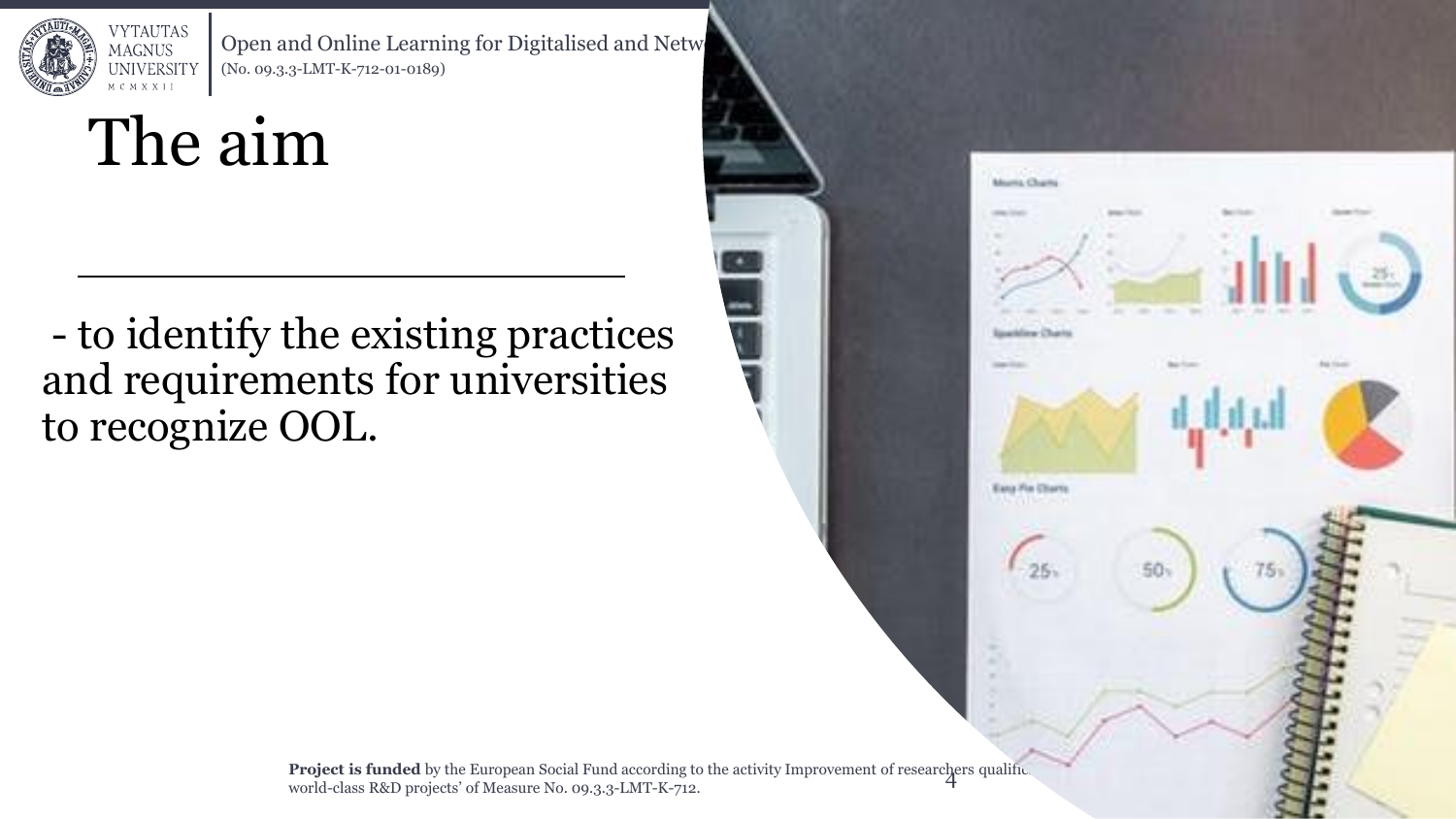

# Recognition

- The existing good practices of assessment and recognition of OOL are still rather scarce and unsystematic, not showing any consistent practices or systems that could be already functioning in the universities.
- The focus of this paper is not the assessment of OOL practices performed by the universities, but the requirements for recognition of OOL as such.

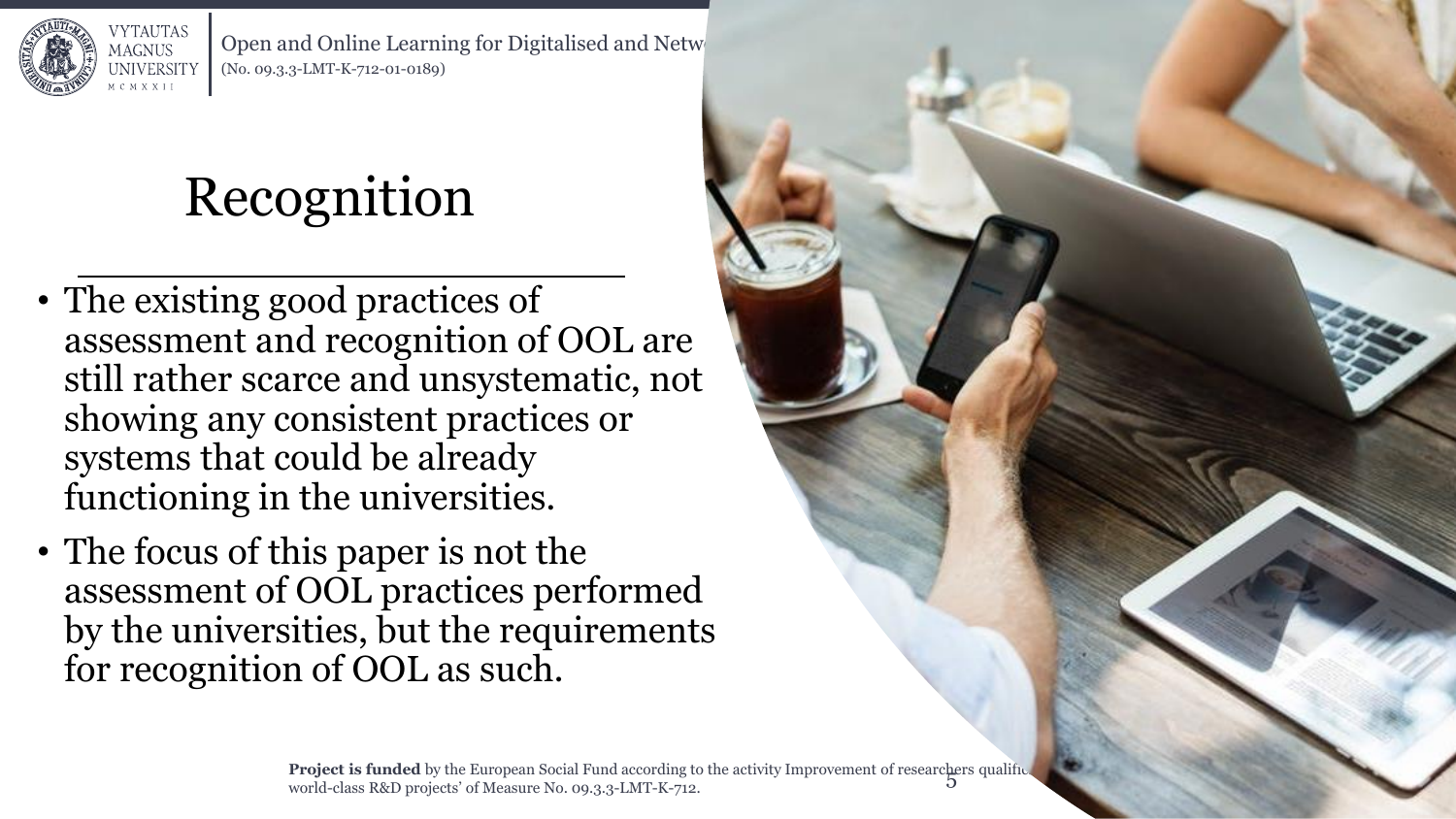

# The sample

- This study is focusing on the insights and experiences of experts who are knowledgeable and experienced in the field of OOL and/or recognition in higher education or at policy level.
- Interview participants represented 8 countries: Finland, Germany, Hungary, Lithuania, Malta, Russia, Spain and the United Kingdom.

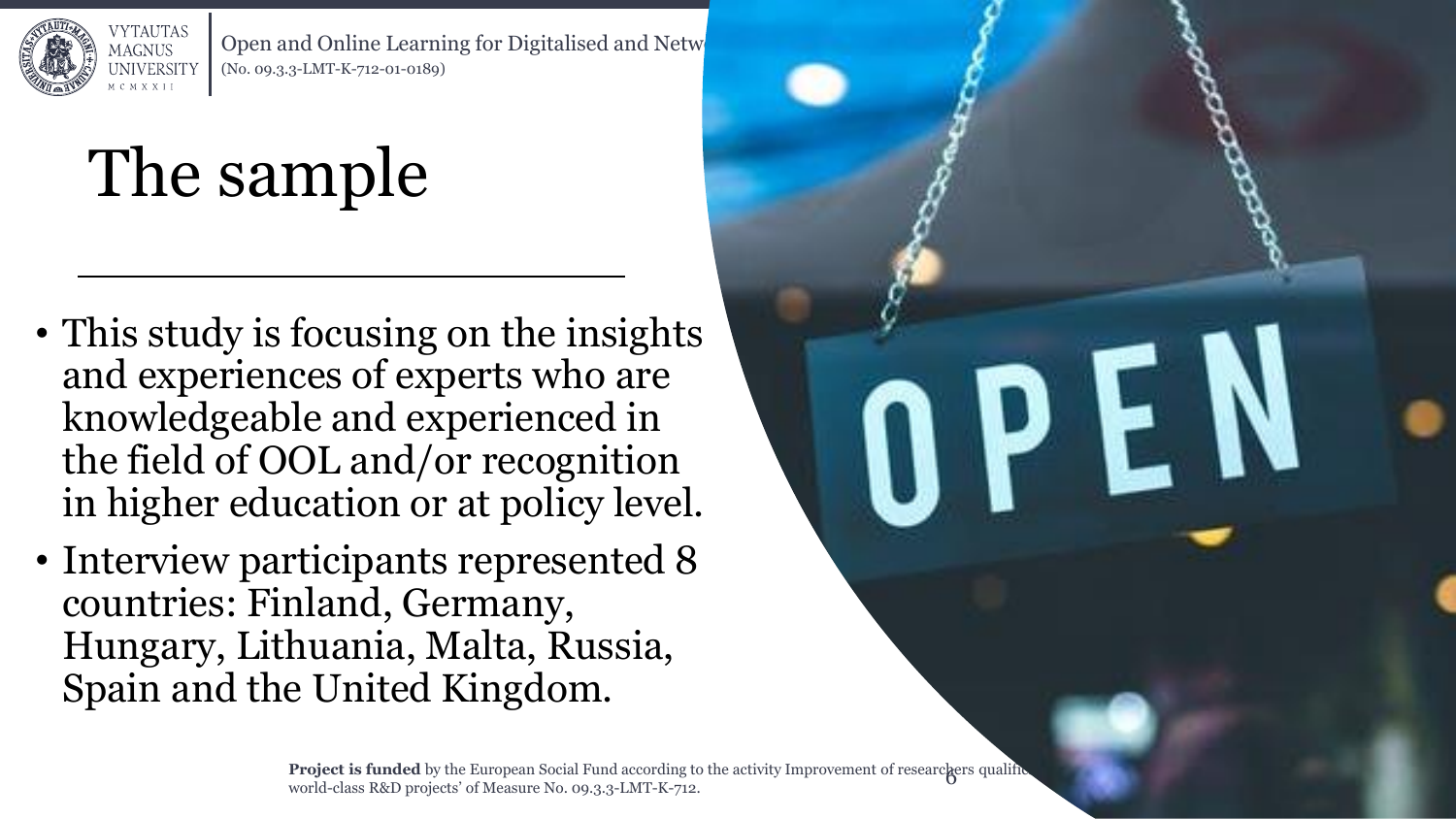

### Data collection

- Data was collected in January-February, 2019.
- Semi-structured interviews were conducted to collect most relevant data.
- Interview questions were non-directive and open-ended, based on the topics, constructed from the theoretical analysis.



**Project is <b>funded** by the European Social Fund according to the activity Improvement of researchers qualification by implementing world-class R&D projects' of Measure No. 09.3.3-LMT-K-712.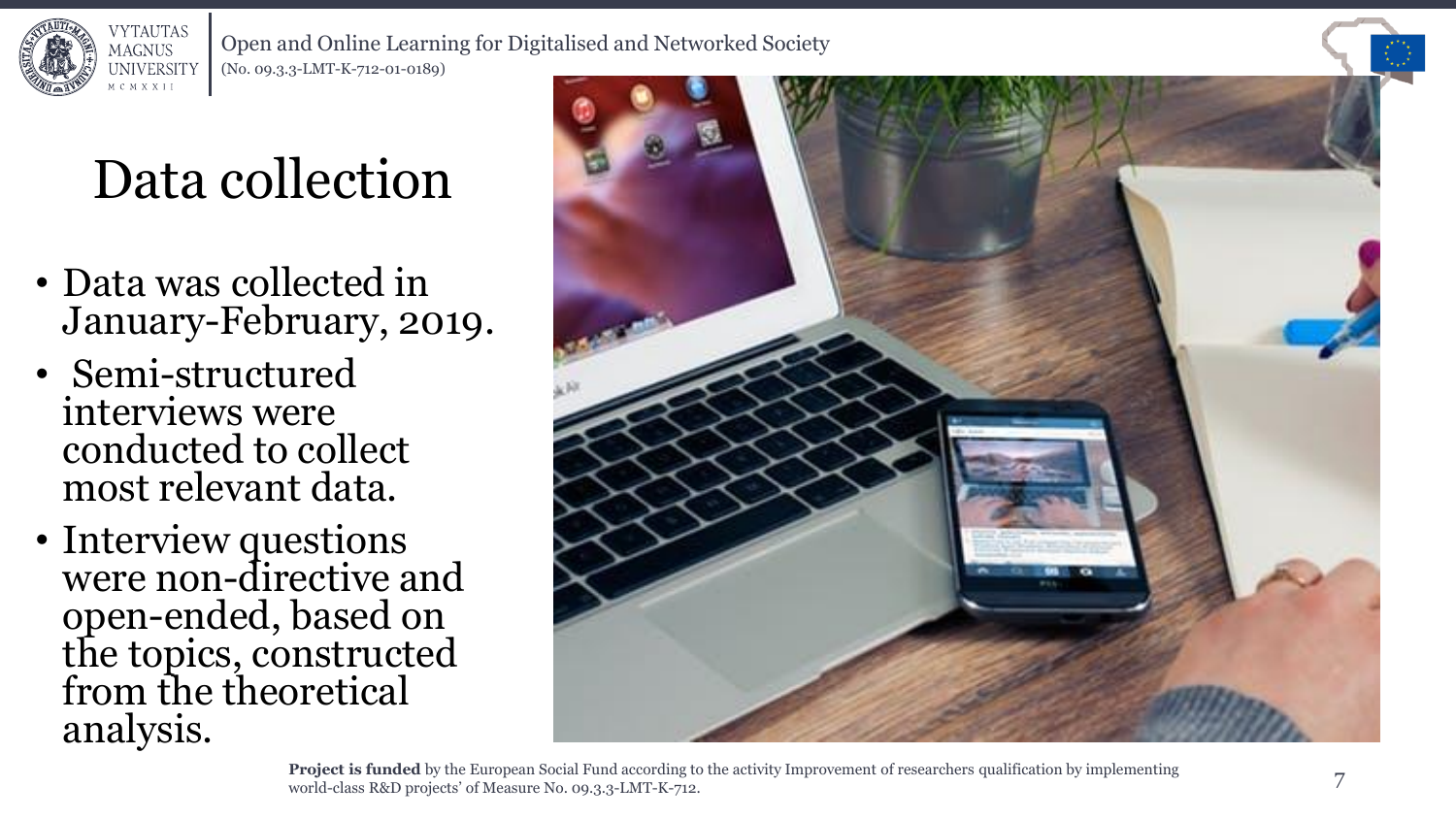

#### Research limitations

Interviews with policy advisers for OOL and researchers at higher education institutions, allowed to disclose research problem from two perspectives, while there are more stakeholders who could contribute to this discussion and disclose new perspectives about OOL recognition, like students or representatives of labour market.

> **Project is funded** by the European Social Fund according to the activity Improvement of researchers qualification by interesting to the activity Improvement of researchers qualification by interesting to the activity of M world-class R&D projects' of Measure No. 09.3.3-LMT-K-712.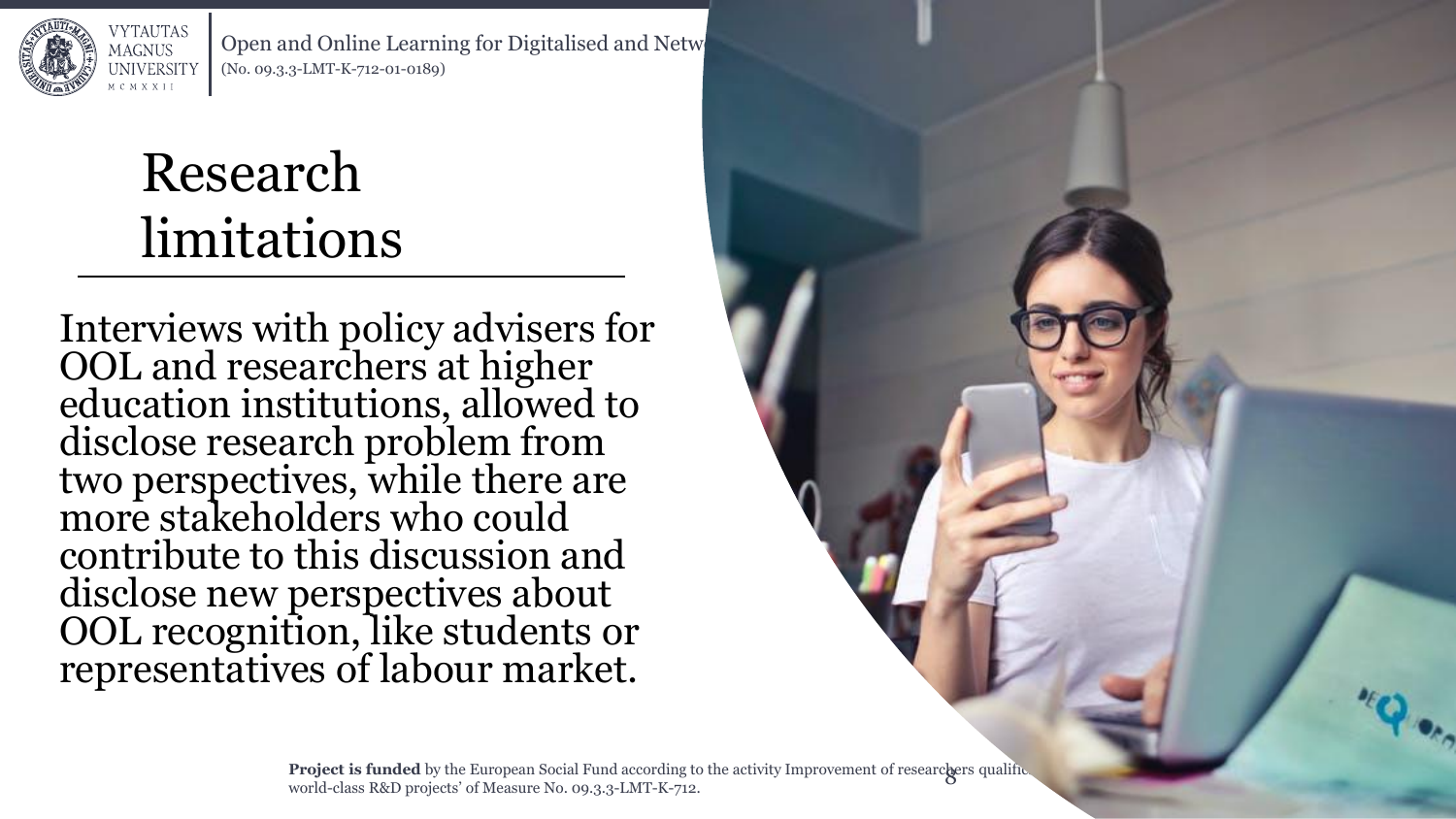

### Results

It is considerably easier to get the recognition of OOL if aiming at free credits or to enter the programmes offered by HEI, than those which are a part of a minor or major programmes and lead to qualification.

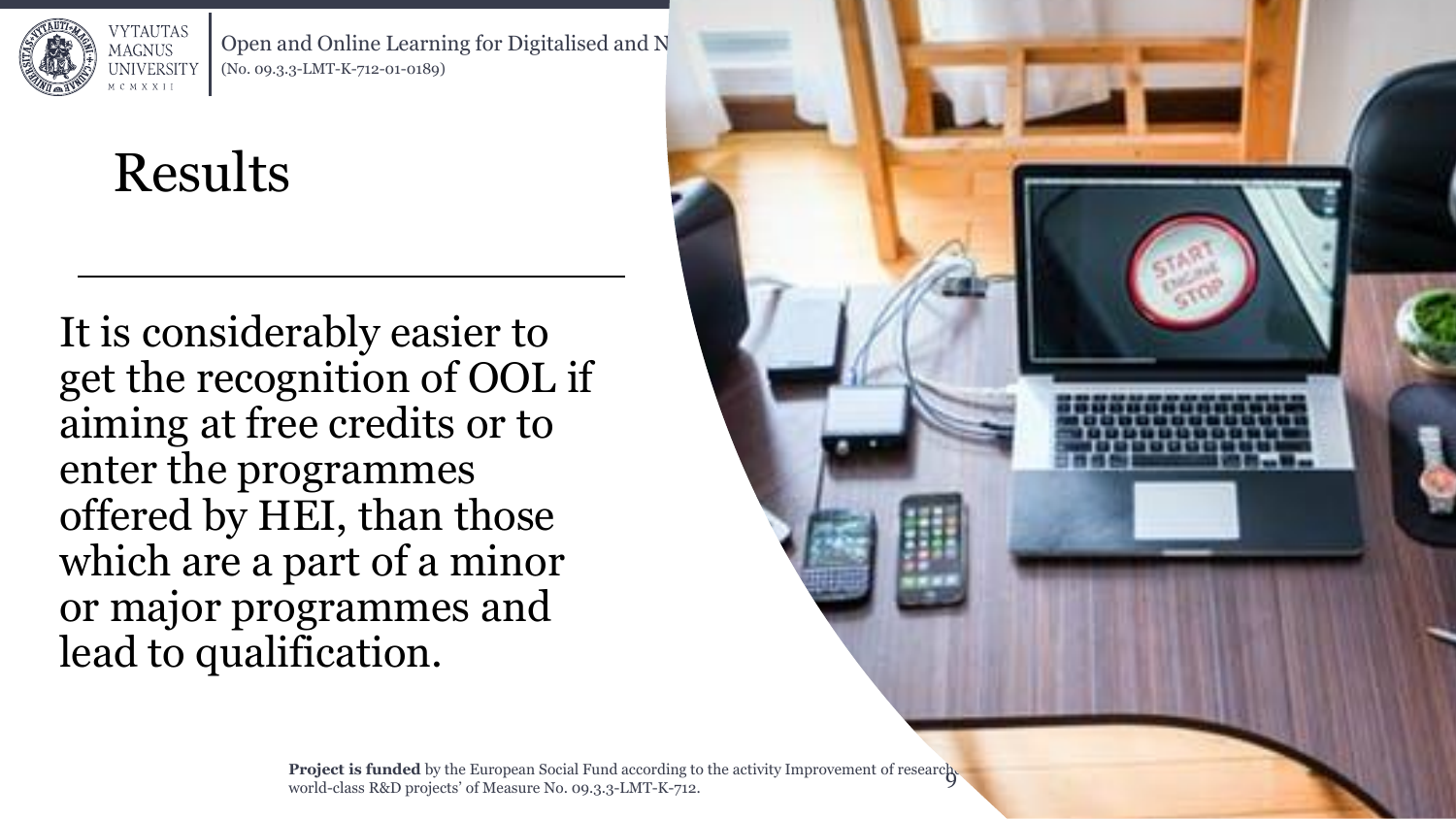

#### Results

OOL assessment and recognition in universities is still dependent on the individual institutional policies and practices and organized on individual basis that are not scalable.

> **Project is funded** by the European Social Fund according to the activity Improvement of researchers qualification by implementing the search projects' of Monsum No. 00.2.2. I MT K, 712. world-class R&D projects' of Measure No. 09.3.3-LMT-K-712.

Come in WE'RE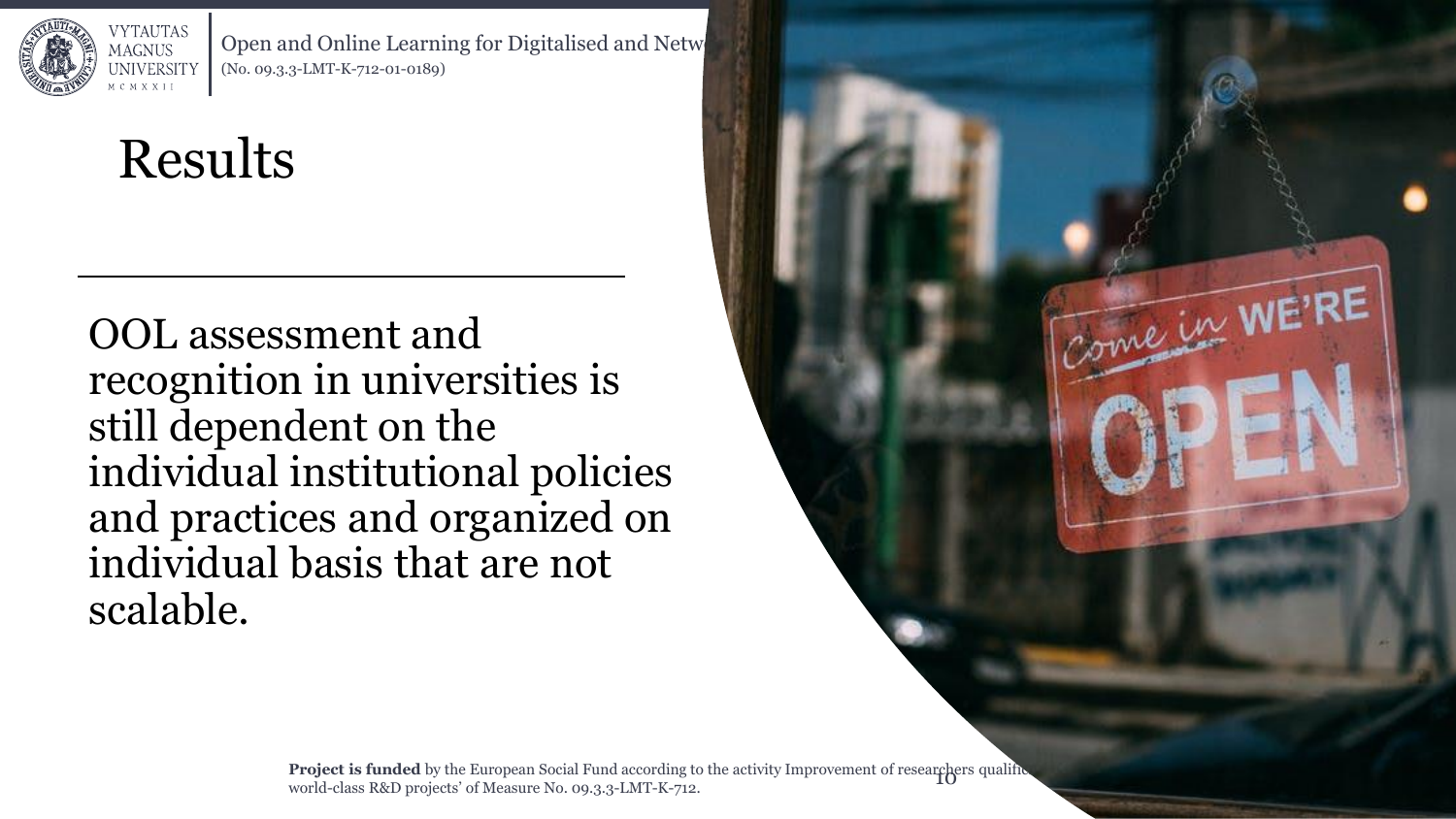

#### Results

- Identity verification of the learner, suitable supervised assessment, informative credentials, quality assurance, award of credit points, and partnerships and collaboration with potentially recognizing institutions or bodies were identified as needed.
- HE institutions are adapting too slowly to the changes in the labor market and learner and employer needs, and do not have trained HR capacity or will to recognize OOL.

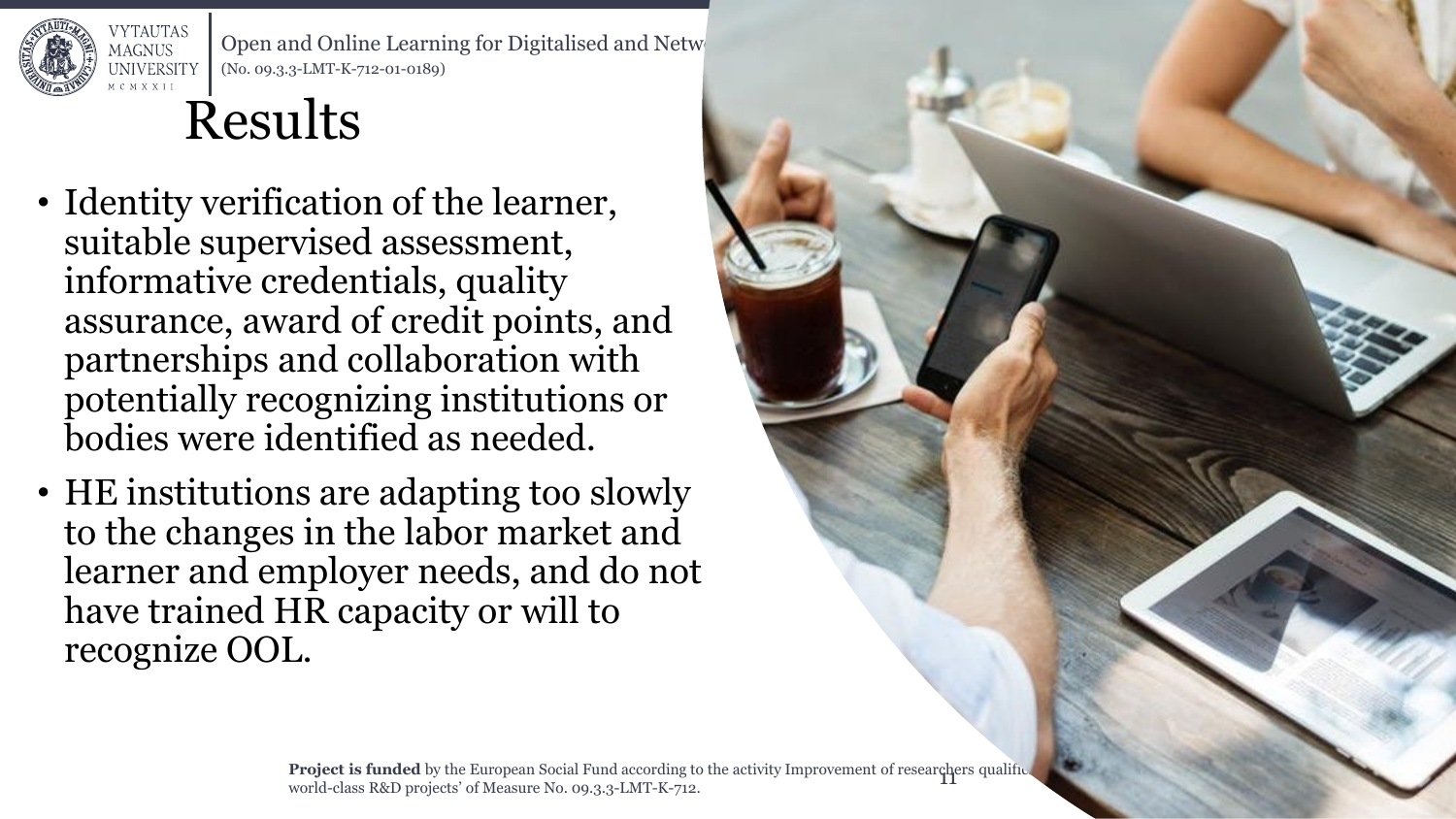



# To Conclude

- Research and practice of recognizing OOL in higher education are still emerging and are in a rather initial stage.
- Although OOL recognition procedures tend to be similar as in traditional recognition, the universities are too slow to adapt to the changes in the market.